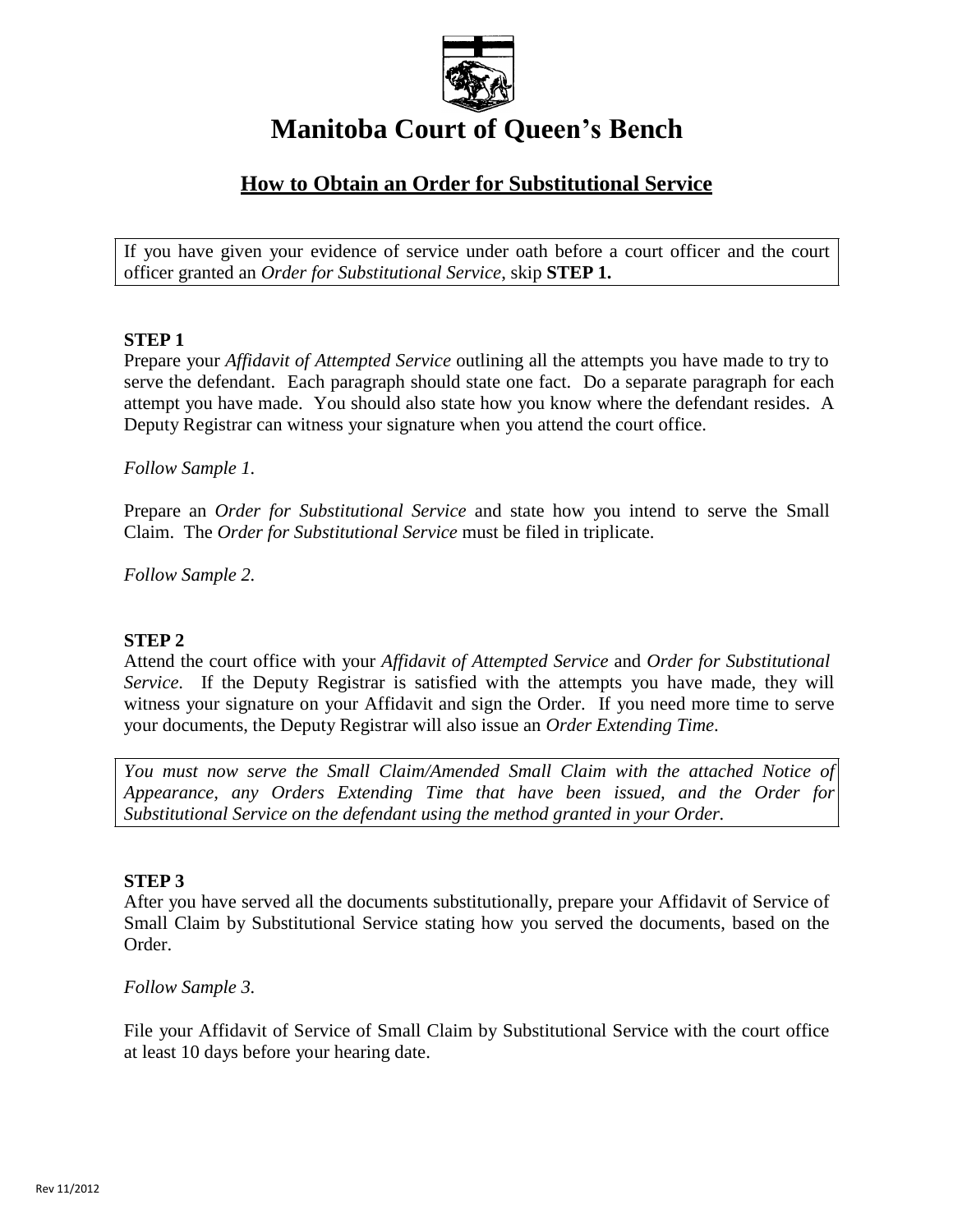*Sample 1*

# THE QUEEN'S BENCH Winnipeg Centre

BETWEEN

#### **Cl aim ant' s nam e( s)** Claimant,

-and-

#### **Def endant ' s name( s**) **Defendant.**

#### AFFIDAVIT OF ATTEMPTED SERVICE

I (**Your Name**) of the (**City**) of (**Winnipeg**) in the province of Manitoba, MAKE OATH AND SAY:

1. That I am a (**your occupation**), and as such have personal knowledge of the matters hereinafter deposed to by me.

2. That I do verily believe that the defendant resides at (**defendant's full address**).

3. That on the  $\frac{day \text{ of } (20, 20)}{x}$ , I did mail a copy of the Small Claim and Notice of Appearance by Registered Mail, to (**the defendant' s address**) and it was marked **(Refused, Moved, Unknown)**. Attached to my Affidavit and marked as Exhibit "A" is the envelope.

4. That on the day of day of  $\frac{1}{20}$ , 20 , at (**time, i.e. 2:00 p.m.**) I did personally attend at the residence of the defendant located at (**defendant' s address**). There appeared to be no one home.

5. That on the day of day of  $\frac{1}{20}$ , at (**time, i.e. 10:30 a.m.**) I did personally attend at the residence of the defendant located at (**defendant' s address**). A vehicle was in the driveway but no one answered the door.

6. That on the day of , 20 , at (**time, i.e. 4:15 p.m.**) I did personally attend at the residence of the defendant located at (**defendant' s address**). I observed the lights on in the residence, but, no one answered the door. I spoke to a neighbour who advised that the defendant does indeed reside there.

7. I make this affidavit in support of my request to obtain an order of substitutional service.

| SWORN BEFORE me at the |                    |
|------------------------|--------------------|
| οf                     | , in the Province) |
| of Manitoba this       | day of)            |
|                        |                    |

(or) Commissioner of Oaths **Oaths**

(**Your Signature here must be witnessed** Deputy Registrar, Queen's Bench **by a Deputy Registrar or a Commissioner of**

# **PLEASE NOTE:**

#### **Above paragraphs 2 to 6 are for illustration purposes only**.

Your own information must be provided showing each attempt you have made to serve the defendant. You must have 1 attempt by registered mail and it is suggested that you have at least 2 attempts at personal service. Also, indicate

- steps you have taken to ensure you have the defendant's proper address
- attempts you have made to locate the defendant
- how you intend to serve the defendant substitutionally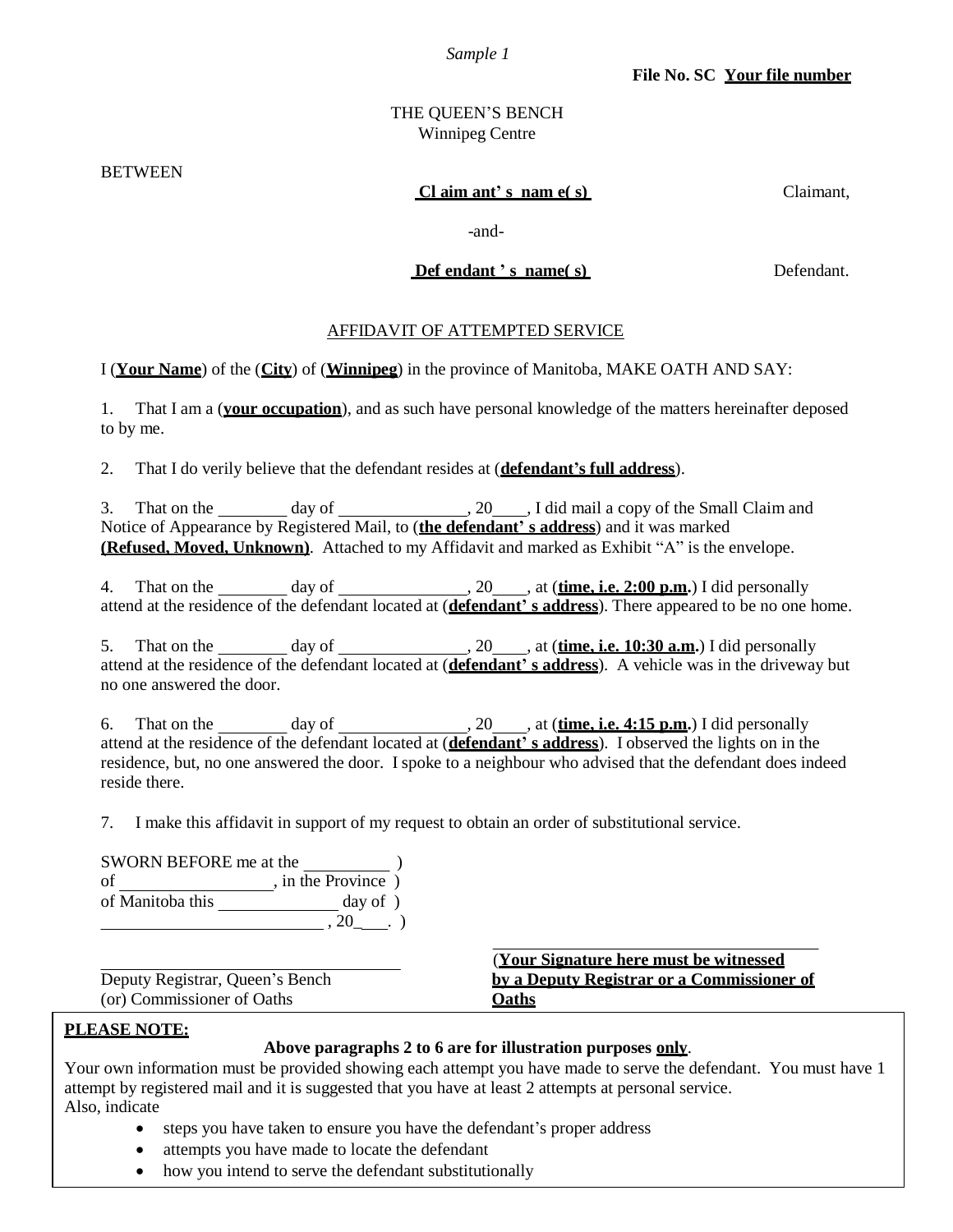*Sample 2*

**File No. SC Your file number**

#### THE QUEEN'S BENCH Winnipeg Centre

**BETWEEN** 

#### **Cl aim ant' s nam e( s)** Claimant,

-and-

**Def endant ' s name( s)** Defendant.

# ORDER FOR SUBSTITUTIONAL SERVICE

Upon application of the claimant in this matter and on having read the affidavit of (**claimant' s name**), (**sworn/affirmed**) (**date**) filed*: (paragraph 1 used when seeking an Order for Substitutional Service prior to Small Claim Hearing)*

or

Upon application of the claimant in this matter and on having given evidence under oath before the Court Officer on (date of last appearance). *(paragraph 2 used when Order for Substitutional Service has been granted by court officer at Small Claim Hearing)*

It is ordered that the defendant (**state def endant' s name if more than one defendant**) in this matter be served with the (**Small Claim/Amended Small Claim**) and attached Notice of Appearance, and Order Extending Time (**state all Orders Extending Time and dates issued**) in the following manner:

- 1. By posting a copy of the (**Small Claim/Amended Small Claim**) and attached Notice of Appearance, and Order Extending Time (**state all Orders Extending Time and dates issued**), bringing this matter on for hearing, and a copy of this Order on the front and back doors of the residence of the defendant ( **def endant 's n ame**) located at ( **def endant's r esi dence** ).
- 2. By sending a copy of the (**Small Claim/Amended Small Claim**) and attached Notice of Appearance, and Order Extending Time (**state all Orders Extending Time and dates issued**) bringing this matter on for hearing, and a copy of this Order to the defendant ( **def endant' s name** ) by ordinary mail to ( **def endant' s resi dence )**.
- 3. By placing an advertisement under "Legal Notices" in one edition of (**state name of local newspaper**).
- 4. Service in this manner is effective on the fifth day after the compliance of this Order.

| DATE: | (Date of filing) | (Do not sign)    |
|-------|------------------|------------------|
|       |                  | Deputy Registrar |

#### **PLEASE NOTE:**

# **Above paragraphs 1 and 3 are suggestions only.**

- You must indicate how you will be serving the defendant substitutionally. The method you are proposing should be one that will likely bring your claim to the defendant's attention. The deputy registrar will sign the Order if they are satisfied you have made sufficient attempts to serve and locate the defendant, as indicated in your affidavit of attempted service.
- Order for Substitutional Service must be filed with and signed by a court official before you proceed with alternative service steps.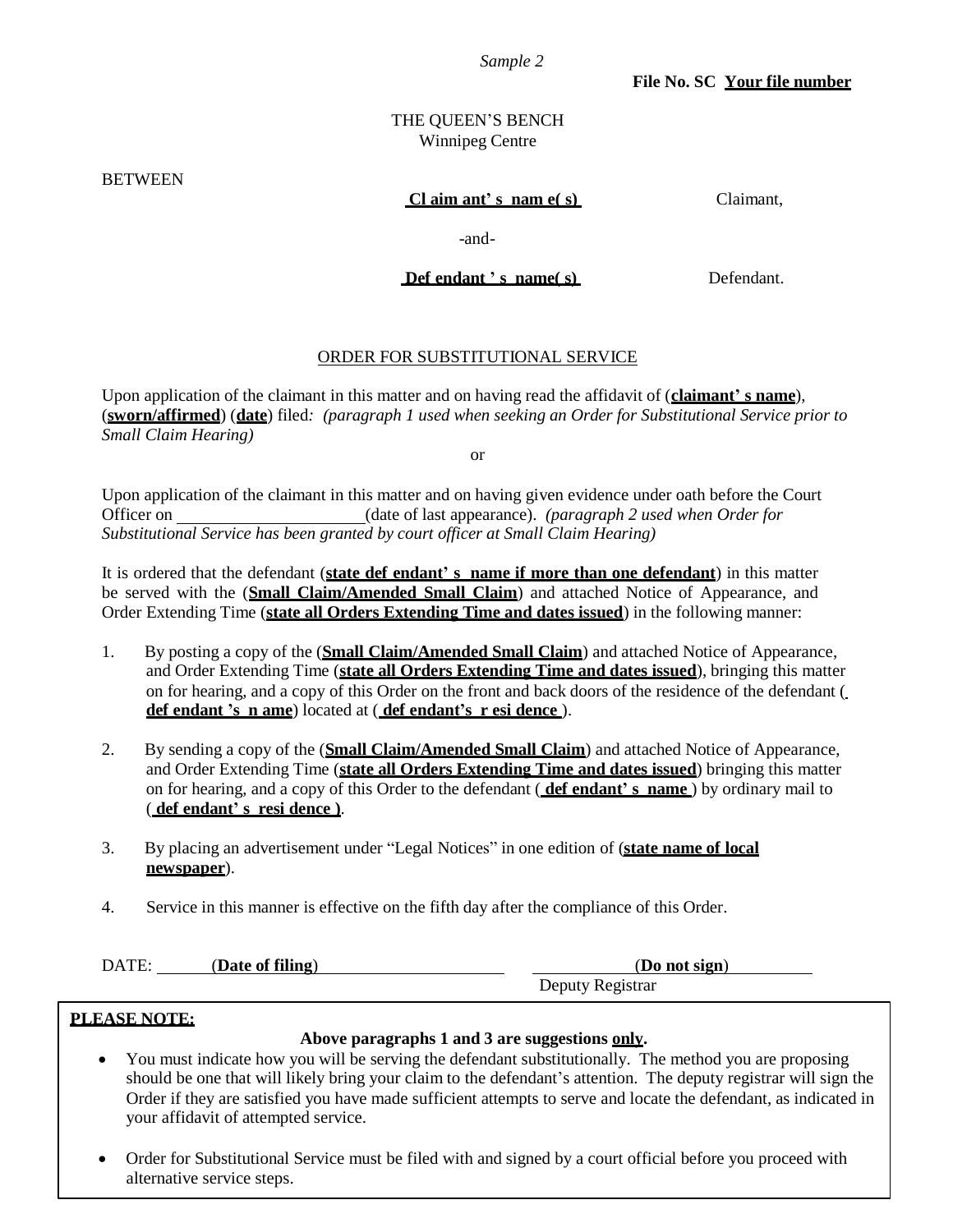*Sample 3*

**File No. SC Your file number**

#### THE QUEEN'S BENCH Winnipeg Centre

**BETWEEN** 

#### **Cl aim ant' s nam e( s)** Claimant,

-and-

**Def endant ' s name( s)** Defendant.

# AFFIDAVIT OF SERVICE OF SMALL CLAIM BY SUBSTITUTIONAL SERVICE

I, (**cl aim ant' s nam e** ), of the (**City**) of (**Winnipeg**), in the Province of Manitoba, (**Occupation**), MAKE OATH AND SAY:

- 1. I did on the day of 1. 20, personally attend at the residence of the defendant ( **defendant's name** ) located at (**defendant's residence)** and did affix to the front and back doors a copy of the Small Claim (**Small Claim/Amended Small Claim**) and attached Notice of Appearance, Order Extending Time (**state all Orders Extending Time and dates issued**) bringing this matter on for hearing, and a copy of the Order for Substitutional Service.
- 2. I did on the day of day of  $\qquad \qquad .20$ , personally mail to the defendant (**defendant's name**) by ordinary mail a package containing the Small Claim (**Small Claim/Amended Small Claim**) and attached Notice of Appearance, Order Extending Time (**state all Orders Extending Time and dates issued**) bringing this matter on for hearing, and a copy of the Order for Substitutional Service to ( **defendant' s f ull address** ).
- 3. By placing an advertisement under "Legal Notices" in one edition of (**name of local newspaper**). Attached to my affidavit and marked as Exhibit "A" is the tear sheet from the newspaper.

SWORN BEFORE me at the  $)$ of , in the Province ) of Manitoba this \_\_\_\_\_\_\_\_\_\_\_\_\_\_\_\_\_\_\_\_ day of )  $, 20 \quad . \quad )$ 

(or) Commissioner of Oaths **Oaths**

(**Your Signature here must be witnessed** Deputy Registrar, Queen's Bench **by a Deputy Registrar or a Commissioner of**

# **PLEASE NOTE:**

- You should file your Affidavit of Service of Small Claim by Substitutional Service with the court office at least 10 days before your hearing date.
- A copy of the tear sheet from the newspaper must be attached and marked as Exhibit "A" to your Affidavit of Service of Small Claim by Substitutional Service.
- All documents previously filed need to be served with the Order for Substitutional Service.